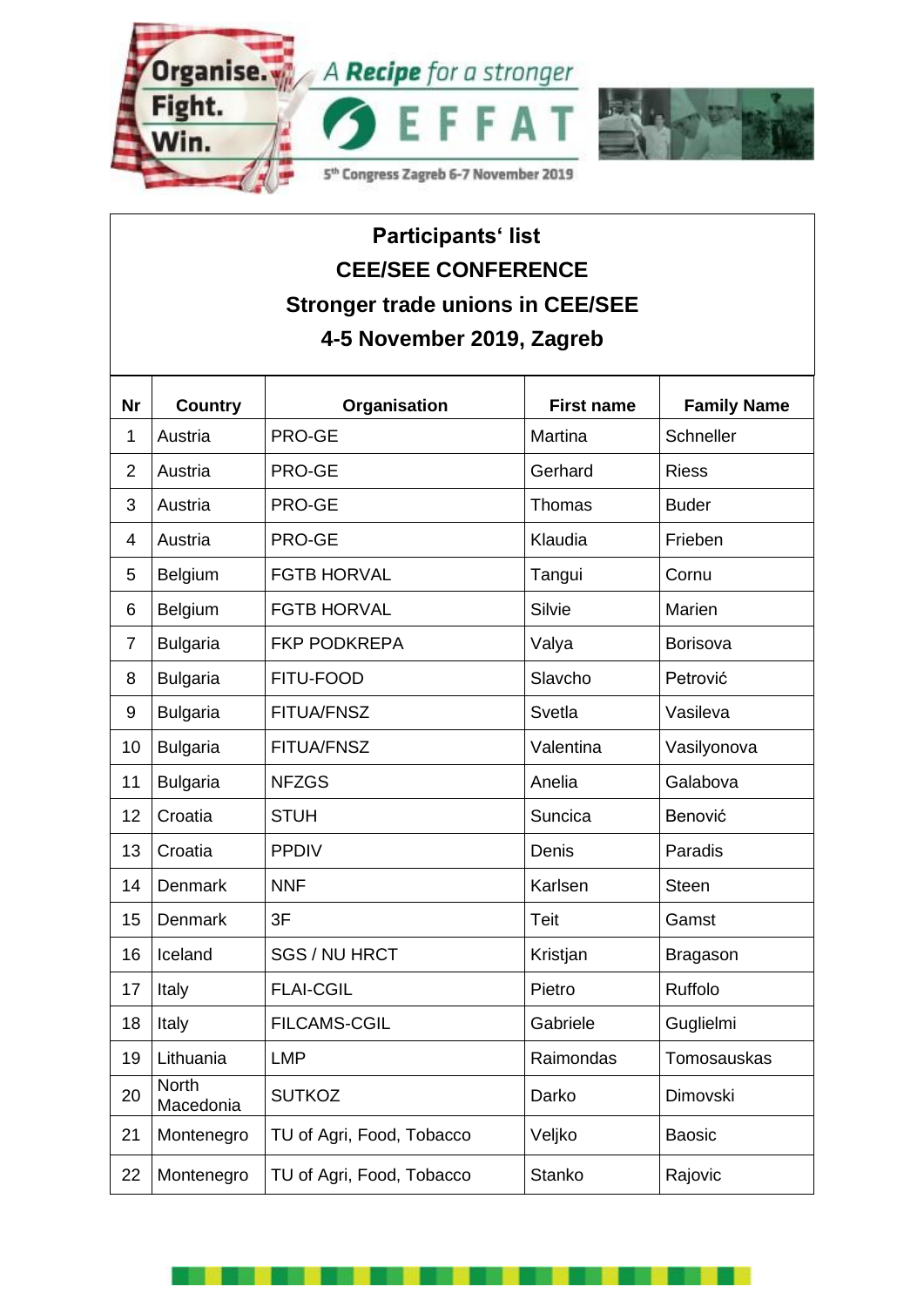Organise. A Recipe for a stronger<br>Fight. F F A T

**FAT** 



5<sup>th</sup> Congress Zagreb 6-7 November 2019

E F

Win.

| 23 | Romania       | <b>CERES</b>                                      | Daniel                  | Neagoe                |
|----|---------------|---------------------------------------------------|-------------------------|-----------------------|
| 24 | Romania       | <b>CERES</b>                                      | Constantin-<br>Cristian | Alexe                 |
| 25 | Romania       | <b>CERES</b>                                      | Stefan                  | Contras               |
| 26 | Serbia        | <b>GS PUT NEZAVISNOST</b>                         | Dejan                   | Titović               |
| 27 | Serbia        | <b>SS PPDIV</b>                                   | Miodrag                 | Bradonjic             |
| 28 | Serbia        | <b>SS PPDIV</b>                                   | Dragan                  | Zarubica              |
| 29 | Slovenia      | KZI                                               | <b>Boris</b>            | Frajnkovič            |
| 30 | Slovenia      | KZI                                               | Irina                   | Zgonec Rožej          |
| 31 | <b>Turkey</b> | <b>TARIM-IS</b>                                   | Ilhami                  | Polat                 |
| 32 | Turkey        | <b>TARIM-IS</b>                                   | Hüseyin                 | Anapali               |
| 33 | Turkey        | <b>TEKGIDA IS</b>                                 | Kemal                   | Kose                  |
| 34 | Turkey        | <b>TEKGIDA IS</b>                                 | Ibrahim                 | Oren                  |
| 35 | Turkey        | <b>TEKGIDA IS</b>                                 | Mehmet Yaşar            | Yıldız                |
| 36 | Turkey        | Interpreter                                       | Drazen                  | <b>Bacic</b>          |
| 37 | Turkey        | Interpreter                                       | Domagoj                 | <b>Borosak</b>        |
| 38 | <b>GUEST</b>  | <b>FCE CFDT</b>                                   | <b>Bruno</b>            | Vannoni               |
| 39 | <b>GUEST</b>  | COZZ                                              | Rafal                   | Tomasiak              |
| 40 | <b>GUEST</b>  | <b>EMWU</b>                                       | Ileana                  | Pfingstgräf-Borsos    |
| 41 |               | <b>International Trade Union Office</b><br>Zagreb | Teuta                   | Krilic                |
| 42 |               | <b>STUH</b>                                       | Maja                    | Mirt                  |
| 43 |               | <b>STUH</b>                                       | Zrinka                  | Kranjčec<br>Dejanović |
| 44 |               | <b>STUH</b>                                       | Natalija                | Čuk                   |
| 45 |               | <b>EFFAT</b>                                      | Harald                  | Wiedenhofer           |
| 46 |               | <b>EFFAT</b>                                      | Arnd                    | Spahn                 |
| 47 |               | <b>EFFAT</b>                                      | <b>Blerina</b>          | <b>Brucaj</b>         |